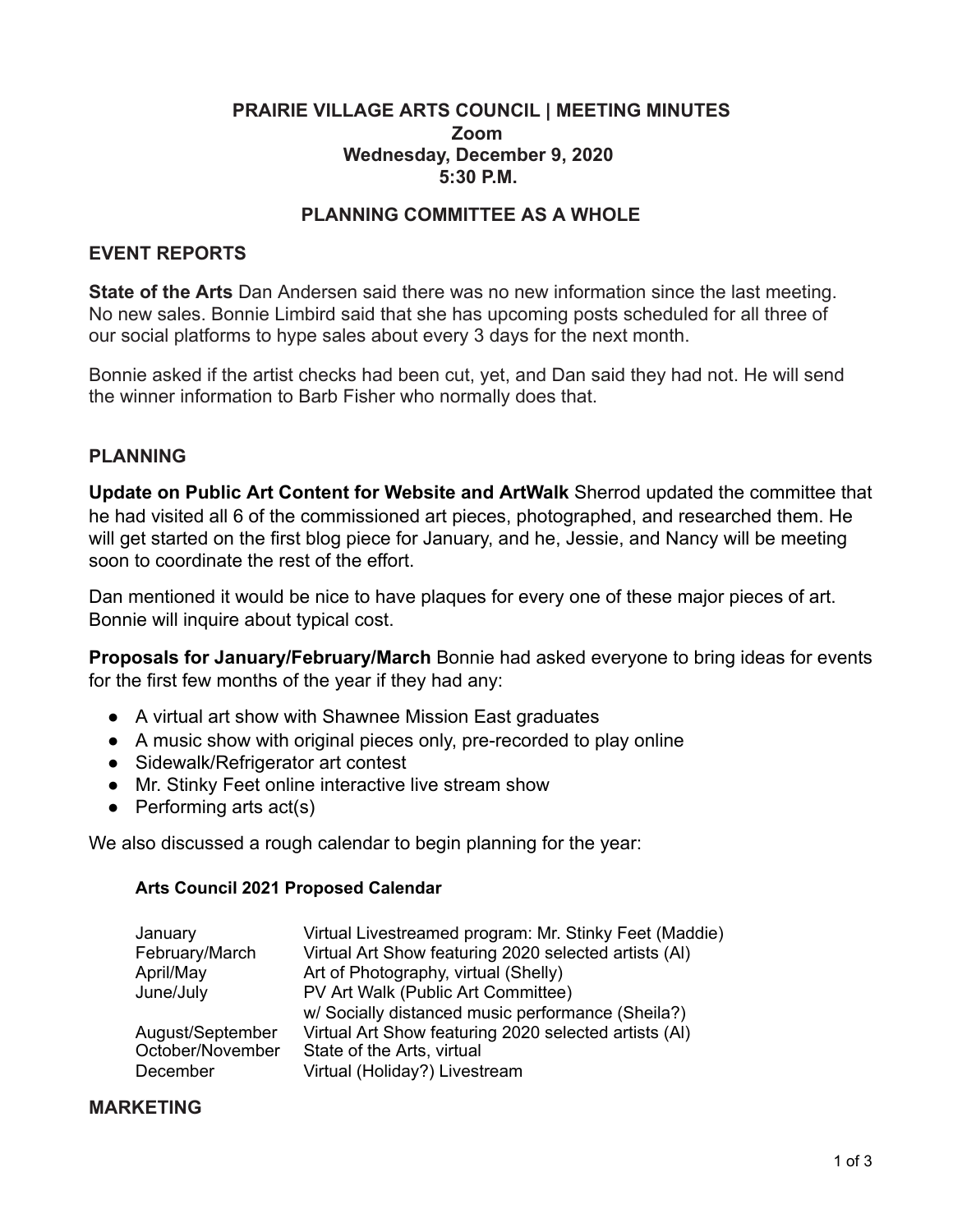See attached meeting notes. Maddie suggested a spreadsheet to track our analytics year-over-year for each event/month.

Dan asked if we should approve another month of SendGrid to get us through the end of the year. Bonnie asked about the billing discrepancy and if that had been resolved yet. Dan said he hadn't contacted SendGrid yet. Bonnie asked what the billing period is, and Dan said it looks like it bills at the beginning of each month for the upcoming month. Bonnie said we should be good through the end of the month/year, then, but update us if that isn't the case.

Having concluded the Planning Committee as a Whole, the meeting was adjourned at 6:40 P.M.

## **BUSINESS MEETING**

Our chairperson, Bonnie Limbird, called this evening's meeting to order at 6:41 pm. Council members present via Zoom were Dan Andersen, Sheila Evans, Betsy Holliday, Sherrod Taylor, Al Guarino, Shelly Trewolla, Kathy Clark, Nancy Kalikow Maxwell, Maddie Kamphaus, Bonnie Limbird, and Ron Nelson.

After **Roll Call,** the **Agenda** was unanimously approved by the Committee with one item added to New Business: approve expenditure for Mr. Stinky Feet performance in January.

**Public Participation** - Nobody was present on the meeting for public participation.

The **Consent Agenda** was unanimously approved after a motion by Betsy Holliday.

a. Approval of the November 2020 meeting summary.

**City Council Report** - Bonnie updated the group on the newly approved 2nd Assistant City Administrator position and the roll up of current Chief Schwartzkopf into that role, and Major Byron Roberson into his new role as Chief of Police.

Having no new **2020 Budget Update** Bonnie updated the group on a few items:

- a. Art sales discrepancy Jamie will update to correct for next report
- b. Erin Woodworth check Meghan will cut and mail her a new check
- c. FlipCause fund transfer This is about ready to go, but Dan needs to work with FlipCause to get Meghan Buum set up as the primary admin for financial purposes before December 24th.
- d. SendGrid invoice Dan needs to work with SendGrid to reconcile the charges
- e. Moving recurring charges from committee credit card to City credit card City staff is fine with this (actually prefers it), but we need to define clear procedures to make sure there are no unexpected charges without City knowledge. More info to come.

# **New Business**

Arts Council approved a budget not to exceed \$500 for a virtual interactive **Mr. Stinky Feet**  performance in January to include the artist fee and marketing costs.

We discussed the idea of creating a **Mission Statement**, and agreed by vote that it was a